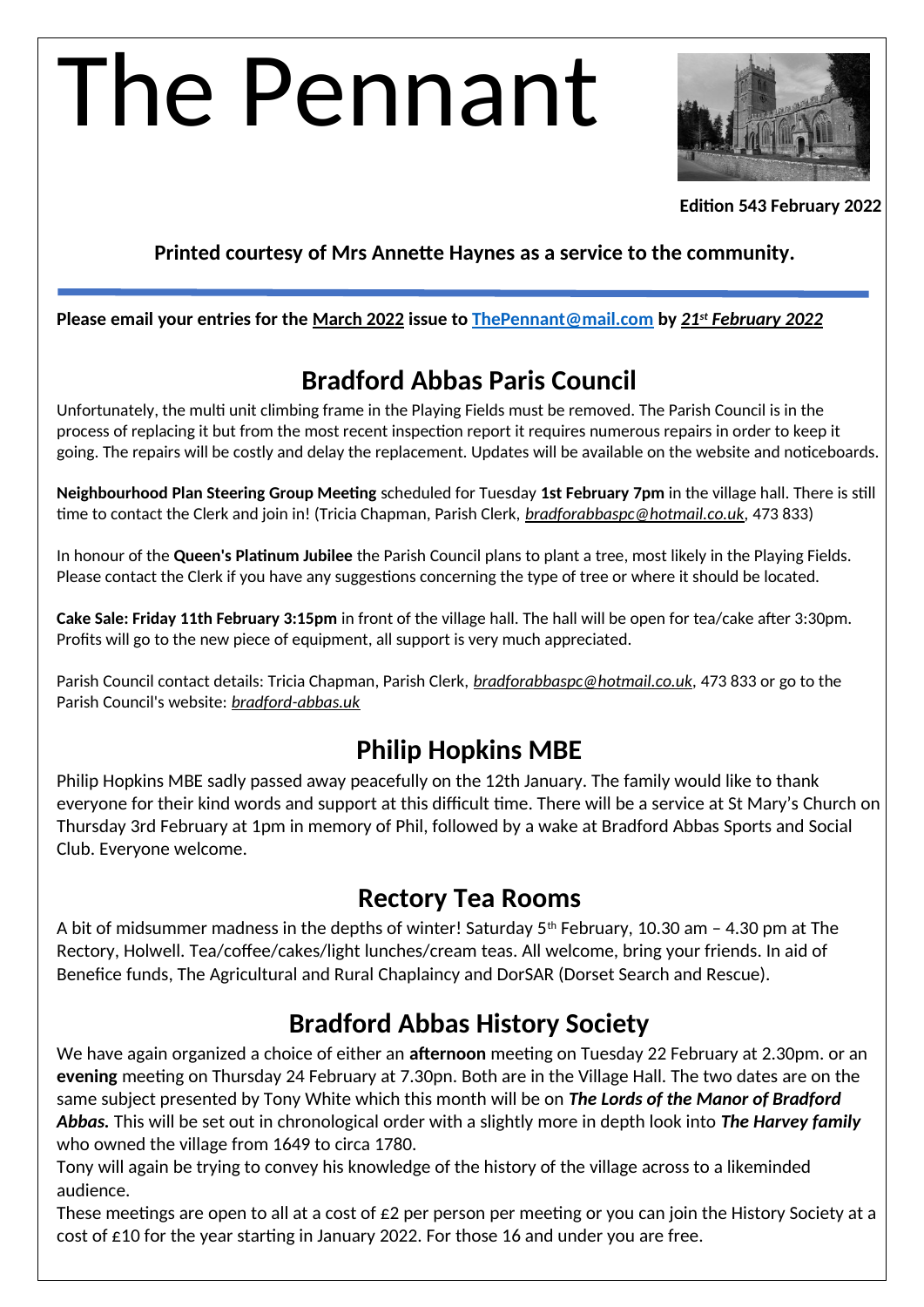# **St.Mary's Community Trust**

When we started, our aim was to organize a week of events once a year. We now find ourselves organizing several events spread across the calendar and decided a change of name was required. So, what was Bradford Abbas St Mary's Week Charitable Trust has now become St Mary's Community Trust (SMCT). It is still a charitable trust and has the same aims: to stage entertainment events, trying wherever possible to put our church at the heart of our community and using surpluses raised to support good local causes. We were delighted so many people joined in with displaying Santas around the village and that so many of you came to our events in December, culminating with (we estimated) 150 to 200 people in Church Road on Christmas Eve, joining in with the outdoor carol service. Here's a flavour of what is coming up.

**Saturday 19th February THE BIG BREAKFAST** - Come to the church for a cooked breakfast. We are also inviting all village organisations to join us that morning and set up a stand or a video display to promote the work that you do and to help you raise new members/volunteers. To reserve a spot for your organization, please text Gary on 07799 430400 or email us on *[info@StMarysWeekBA.org.uk](mailto:info@StMarysWeekBA.org.uk)* . (Yes, we know the email address still has "week" in it – we need to think about changing that!)

**Open Meeting** – On the same day, you are welcome to stay after breakfast while we have an open meeting of St Mary's Charitable Trust (starting at 12 noon) when you will be able to ask any questions you have about the trust and its activities.

**2 nd to 5th June JUBILEE WEEKEND** - There is an organising group for the village's Jubilee plans. SMCT is heavily involved and are planning The Church That Rocks, providing live music in Church Road and inside the church on a big day of fun on along Church Road. More details to follow in the coming weeks and months.

Look out for posters and notices on the Pennant's Facebook page for details of all these events. If you are willing to help with anything, please speak to one of us or email.

**Jo, Alan, Rob, Ruth, Trevor and Gary,** The ST MARY'S COMMUNITY TRUST team

# **Bradford Abbas Variety Club**

After getting very excited about the prospect of a 2022 variety show, it is with regret that the Variety Club committee have decided that we cannot go ahead with the show. The pandemic continues to scupper us and with rehearsals due to start, it feels too risky at this point to commit to our normal February dates.

Maybe at some point later this year there may be an opportunity to put on a mini-show, so watch this space! Thank you to everyone who showed interest, volunteered to help out, came up with good ideas and even started to write sketches....our time will come. Stay safe, Merys Hopkins xx

# **Rose and Crown, Bradford Abbas**

Firstly, A very happy new year from all the staff here at the Rose & Crown. December and Xmas was a busy month with the various activities and meals etc going on in the pub and despite just over a hundred cancellations, mainly due to the pandemic, we kept going with all the lovely customers and parties booked which kept everyone's spirits high! So, into 2022 and let's hope it will be a good year for us all so just as a reminder here is what we have at the R&C: - Seniors two course lunch Weds to Friday 12-2pm (starter or dessert free)

- Happy hour Tues-Thurs 5-6pm (50p off all draught pints)
- Thursdays 6.30pm 8.30pm theme food night (see boards for each week's variations)
- Live music usually first Saturday of the month from 9pm
- Quiz night usually third Saturday of the month from 9pm
- Pub Games night usually last Saturday of the month from 9pm quarterly only (29/1/22 the first one in 2022)

Hope to see you all soon and best wishes for 2022, from all the staff at the R & C.

# **Telephone Box News**

Thanks for your continuing support, especially over the bulb planting initiative. There are signs of daffodils coming up all round the village. Themes for the Spring include: children's week, hobbies, non-fiction, biographies, travel etc…..and of course in the summer a special display to celebrate the Queen's Platinum Jubilee, both in the telephone box and with the planting. So, if you have any red, white or blue plants that you can spare in late spring we would love to hear from you.

A belated Happy New Year from all the team and thank you for your support over Christmas. We would like to plant a Christmas tree for future years so if you, or your friends or relatives, have a Christmas tree growing in your garden that is getting too big for you we would love to give it a new home. Tel 01935 706419.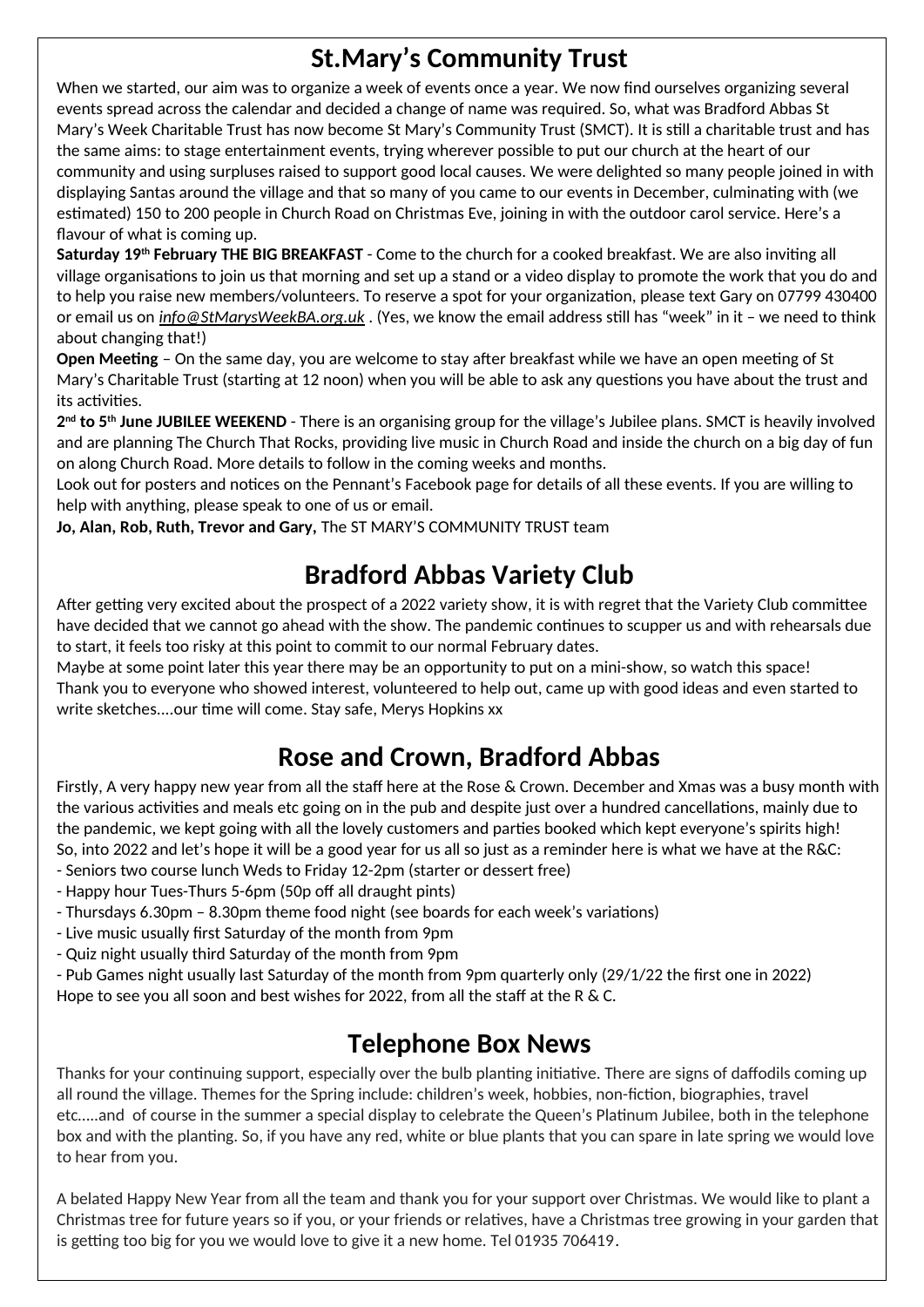# **Friendship Club**

Our first meeting this year is the Tuesday  $1<sup>st</sup>$  February, which is the first Tuesday afternoon of the month at 2pm in the Village Hall. There will be Bingo, a draw, Tea & Biscuits and a chance to buy Eva's cakes and quiches from our trading table. Also, there is a chance to have a chat and laugh with fellow villagers. Everyone is more than welcome.

## **Monday Night Bingo**

Every Monday at 6.45pm with eyes down at 7.15pm at Bradford Abbas Sports and Social Club.

# **Bradford Abbas Women's Institute**

Our regular meeting in February will take place at 7.30p.m. on Tuesday 15<sup>th</sup> in the Village Hall when we hope to enjoy a return visit by Dr Francis Burroughs who will advise us: "Don't put your daughter on the Stage". We have welcomed several new members recently so if you are thinking of joining us, come along and hear this amusing and experienced speaker – all welcome.

Our delayed **Jumble Sale** will take place on **Saturday 19th February** from 2.00 – 4.00 p.m. Entrance 50p, refreshments will be available – cake, biscuits, tea, coffee and squash. Jumble may be left at the Village Hall from 10.00 a.m. We look forward to seeing you.

# **St.Mary's CE Primary School**

It seems that every term seems to start at a sprint, rather than a gentle jog! The children have come back to school so eager and ready to learn. It is always such a treat to be able to spend time in the different classes and see the children hard at work.

This term, our approach to story writing has really captured the children's imaginations. Listening to the youngest children in the school retelling the story of 'The Three Billy Goats Gruff' from memory, with actions is such a joy; especially when you think some of them have only been in school for a single term! Our older classes have been extending their writing into other areas of the curriculum, such as creating story characters out of clay, or thinking about making wishes and creating a beautiful butterfly display. Writing is about so much more than just putting words on a page. We are lucky that our children still enjoy the act of telling each other stories and a lot of effort goes in to developing that art in school.

If you would like any further information about our wonderful school or to see some photos of our events, please visit or school website at *[www.bradfordabbasprimary.co.uk.](http://www.bradfordabbasprimary.co.uk/)*

Many blessings from the staff and children at St Mary's CE Primary School, Graham Simpson (Deputy Headteacher)

# **St.Mary's Church, Bradford Abbas**

We have the following services coming up in Bradford Abbas - Please join us:

#### **SERVICES IN FEBRUARY AND MARCH**

SUNDAY 13TH FEBRUARY 10am Welcome2Worship (lay-led)

SUNDAY 27TH FEBRUARY 10am Holy Communion

SUNDAY 13TH MARCH 10am Welcome2Worship (lay-led)

SUNDAY 27TH MARCH 10am Holy Communion

On weekends when we are without a service in Bradford Abbas, we encourage villagers to join a service at one of our neighbouring churches. The services in Thornford and Beer Hackett can be found on the notice board in the church porch. For other churches in the Three Valleys Benefice, please see the benefice website: *www.threevalleysteam.org*

The church's **ANNUAL PAROCHIAL CHURCH MEETING** (or **"APCM"**) is an open meeting when people can hear and comment about the running of your village church. The more people attend, the better we like it. This year's meeting in B.A. will take place in the church at **6pm on Sunday 24th April**. We hope to see you there.

On weekends when we are without a service in Bradford Abbas, we encourage villagers to join a service at one of our neighbouring churches. At the time of going to press, we did not have all these details. Once known, they will be posted on the Pennant's FB page and on the notice boards outside the church.

### **World Day Of Prayer 2022**

Friday March 4th 2022 10am, St Andrew's church Yetminster, followed by refreshments.

#### I **know the plans I have for you**

In the midst of all the uncertainties we are living under due to the COVID-19 pandemic the World Day Of Prayer